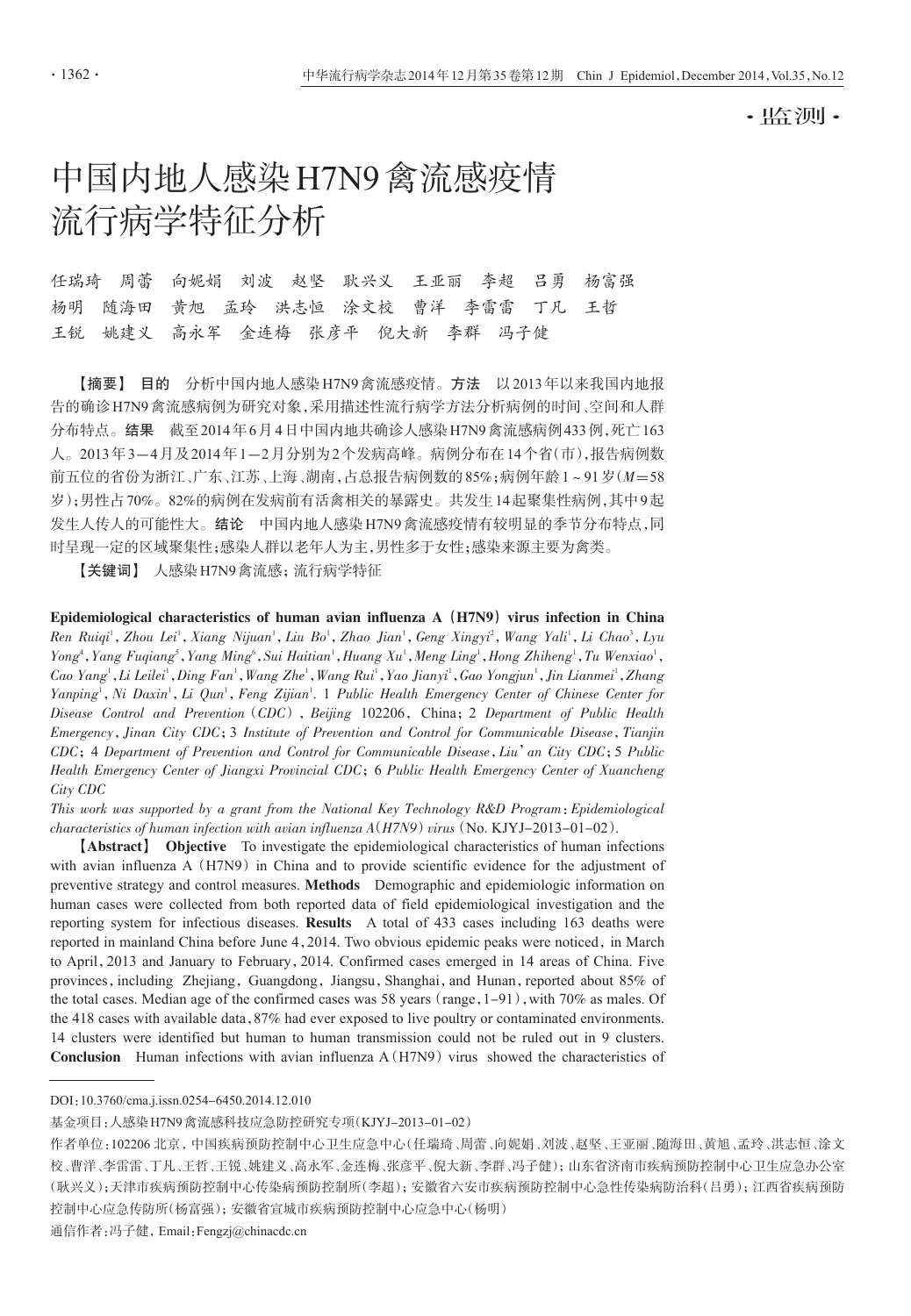obvious seasonal distribution,with certain regional clusters. The majority of confirmed cases were among the elderly, with more males seen than the females. Data showed that main source of infection was live poultry and the live poultry market had played a significant role in the transmission of the virus.

【Key words】 Human infection with avian influenza virus H7N9;Epidemiological characteristics

2013 年 3 月 31 日国家卫生和计划生育委员会 通报上海和安徽两地发现人感染H7N9禽流感病例 (H7N9 病例)[1],这是在全球范围内 A(H7N9)禽流 感病毒感染人类的首次报告。为此本研究对现场调 查中所获取的病例资料进行分析,以描述中国内地 H7N9病例的流行病学特点。

### 资料与方法

1. 资料来源:由中国传染病报告信息管理系统 导出的病例报告卡片、突发公共卫生事件管理信息 系统导出的流行病学调查报告、人感染 H7N9 禽流 感信息管理系统导出的病例报告卡片,以及对病例 现场调查获取的相关资料。

2. 相关定义:

(1)人感染 H7N9 禽流感确诊病例:参照《人感 染H7N9禽流感诊疗方案(2014年版)》<sup>[2]</sup>。

(2)人禽流感聚集性疫情<sup>[3]</sup>:7d内在小范围(如 一个家庭、社区等)发现 1 例确诊病例,并同时发 现≥1 例疑似病例,提示可能存在人际传播或因共 同暴露而感染。在上述条件下,如发现2例确诊病 例的,则判定为聚集性病例。

3. 统计学分析:应用Excel软件对病例报告卡信 息和调查报告信息进行数据清理和分析,SPSS 18.0l 软件进行统计检验。中位数比较采用两组独立样本 的秩和检验,率的比较采用两组独立样本的χ<sup>2</sup>检验, 检验水准均为α=0.05。

## 结 果

自2013年3月30日报告首例H7N9病例以来,

截至2014年6月4日,我国内地共报告确诊病例433 例,死亡163人。

1. 时间分布:2013 年 2 月 19 日,我国确诊第一 例 H7N9 病例,之后发病人数逐渐增多。从确诊病 例的发病曲线(图1)可见,2013年2月至2014年3月 31 日共出现 2 个发病高峰。首个高峰发生于 2013 年3-4月,全国共发生126例H7N9病例,占全部病 例数的 29.1%;第二个高峰发生于 2014 年 1-2 月, 全国共发生 223 例 H7N9 病例,占全部病例数的 51.5%。第二个峰的发病强度、持续时间均高于第一 个峰。

2. 地区分布:按照中国传染病报告信息管理系 统导出病例报告卡的现住址进行统计,433 例病例 分布在浙江、广东、江苏、上海、湖南、福建、安徽、江 西、北京、河南、广西、山东、河北、吉林14个省(市) 的206个县(区)362个乡镇(街道)。报告病例前五 位的省份为浙江(138 例)、广东(109 例)、江苏(56 例)、上海(41例)、湖南(23例),共占全国总报告病 例数的85%。报告1例病例的乡镇(街道)有311个, 2例的有41个,≥3例的有10个。

3. 人群分布:433 例确诊病例的年龄为 1~91 (M=58)岁,其中46%(199例)病例的年龄>60岁, 仅有5.6%(24例)的病例年龄<15岁。确诊病例中 男性多于女性,性别比为2.3 ∶ 1(表1)。确诊病例的 职业主要为农民(122例)和离退休人员(118例),分 别占28.2%和27.3%;其次为家务及待业(39例)和商 业服务(26例)等。有25例(5.8%)为涉禽职业人员 (包括从事禽类养殖、运输、销售、屠宰等与禽类接触 的职业暴露人员),有3例病例为医务人员,经调查

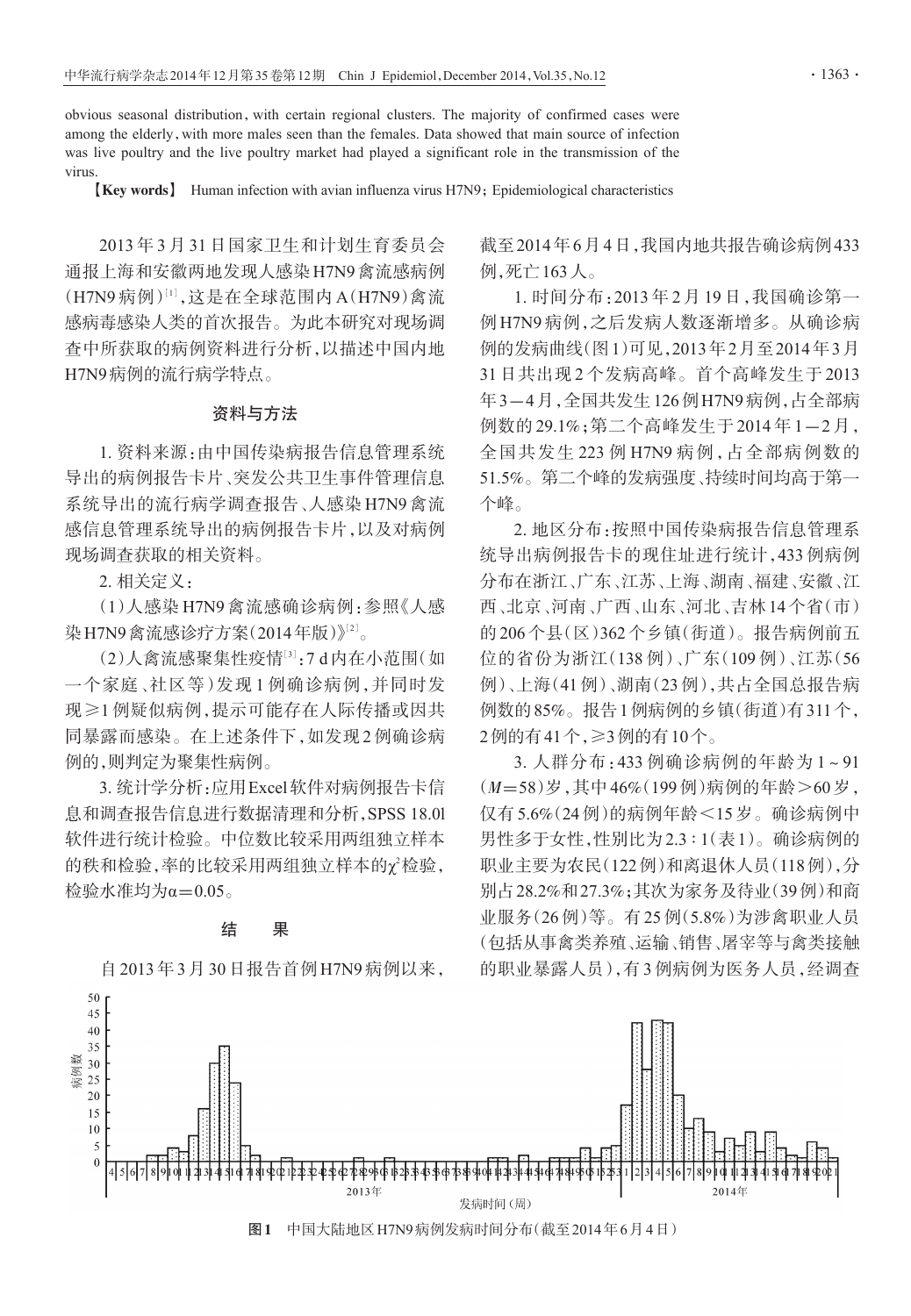后均排除了院内感染的可能性。

4. 病死率:共报告死亡163人,病死率为37.6% (此数据并非最终结果,因截至2014年6月4日,仍 有 30 例在院治疗)。死亡病例年龄为 20~91(M= 64)岁,高于总病例年龄的M值,经两组独立样本的 秩和检验,其差异有统计学意义 $(Z=-4.781, P\leq$ 0.000)。死亡病例的性别比为2.7 ∶ 1,与总病例间的 差异无统计学意义。

除30~44岁年龄组病死率稍低外,其余各组病 死率随年龄增加而升高,经χ<sup>2</sup>检验,其差异有统计学 意义;男性和女性的病死率分别为39.5%和33.3%, 其差异无统计学意义(表1)。

表1 中国内地H7N9确诊病例的年龄、性别分布

| 年龄组<br>(岁) | 男性      |               | 女性      |               | 合计      |        |                   |  |
|------------|---------|---------------|---------|---------------|---------|--------|-------------------|--|
|            | 病例<br>数 | 构成比<br>$(\%)$ | 病例<br>数 | 构成比<br>$(\%)$ | 病例<br>数 | $(\%)$ | 构成比 病死率<br>$(\%)$ |  |
| $0 \sim$   | 12      | 4.0           | 12      | 9.2           | 24      | 5.6    | 0.0               |  |
| $15 \sim$  | 16      | 5.3           | 9       | 6.9           | 25      | 5.8    | 28.0              |  |
| $30 \sim$  | 56      | 18.7          | 20      | 15.3          | 76      | 17.6   | 17.1              |  |
| $45 -$     | 78      | 26.0          | 31      | 23.7          | 109     | 25.3   | 33.0              |  |
| $60 \sim$  | 139     | 46.3          | 60      | 45.8          | 199     | 46.2   | 53.8              |  |
| 合计         | 301     | 69.5          | 132     | 30.5          | 433     | 100.0  | 37.6              |  |

注:男性年龄为2~91(M=58)岁,女性为1~83(M=58)岁,合 计1~91(M=58)岁;各年龄组的病死率检验,χ<sup>2</sup>=52.170,*P<*0.000

5. 诊疗关键时间点分析:全部病例与死亡病例 在发病至入院、确诊、奥司他韦治疗的时间间隔基本 一致,死亡病例发病至首诊的时间间隔略长于总病 例,但差异无统计学意义。存活病例与死亡病例相 比,发病至首诊时间间隔的M值略小,经两组独立样 本的秩和检验,其差异无统计学意义;存活病例从发 病至入院的时间间隔较死亡病例的M值略小,差异 有统计学意义(Z=-2.117,P=0.034)(表2)。

| 时间间隔(d)     |     | 全部病例          |     | 死亡病例 |     | 存活病例          |  |
|-------------|-----|---------------|-----|------|-----|---------------|--|
|             | 例数  | M             | 例数  | M    | 例数  | M             |  |
| 发病-首诊       | 289 | $\mathcal{P}$ | 114 | 3    | 175 | $\mathcal{P}$ |  |
| 发病-入院       | 278 | 5             | 112 | 5    | 166 | 4             |  |
| 发病-确诊       | 433 | 8             | 163 | 8    | 270 | 8             |  |
| 发病-治疗(奥司他韦) | 231 | 6             | 95  | 6    | 136 | 6             |  |
| 发病-死亡       | 163 | 20            |     |      |     |               |  |

6. 暴露史:433 例中有 357 例(82%)在发病前 2 周内有活禽相关暴露史;曾进行非活禽加工处置或 暴露于涉禽环境者18例;暴露于确诊病例的有9例; 同时暴露于活禽及确诊病例者有4例;无禽类相关 暴露有29例;暴露史不详有16例。

7. 聚集性疫情:2013 年 2 月至 2014 年 6 月 4 日 全国共发生14起家庭聚集性疫情,涉及病例29例, 均为密切生活的家庭成员,其中9例为<14岁的儿 童。根据流行病学调查和专家讨论的结果,14起聚 集性疫情中有9起为人传人的可能性较大,2起为共 同禽类暴露的可能性大,3 起共同暴露与人传人的 可能性均存在。

## 讨 论

截至 2014 年 6 月 4 日,全球共报告 H7N9 禽流 感确诊病例448例,除中国内地报告433例病例外, 香港和台湾地区分别报告了10例和4例确诊病例, 其中 4 例死亡;马来西亚报告 1 例病例。经流行病 学调查后发现,上述病例均为来自中国内地的输入 性病例。

本文结果显示,H7N9 病例的发病时间集中在 2013年3-4月及2014年1-2月,2013年6-9月仅 发生2例。因该病从发现至今仅短短一年多时间, 故还无法获得其季节流行规律,但从现有资料推测, 其季节性规律应与人感染高致病性禽流感(H5N1) 病例(H5N1病例)相同,冬春季是发病高峰,即每年 的12月至次年3月,7—9月是报告的低谷'4'。

从地区分布上分析,确诊 H7N9 病例主要集中 在我国华东和华南地区,有明显的区域聚集性。这 可能与当地居民的禽养殖、消费和食用模式有关。 有相关环境危险因素研究提示『5],活禽市场数量、水 浇灌溉地的面积、温度、相对湿度、人口密度和城市 建设用地面积等均与H7N9病例的感染发病有关。

H7N9确诊病例中男性、老年人居多,这与前期 的研究结果一致<sup>[6]</sup>;但发病年龄的M值较前有所提 前,提示随着疫情的进展,病例有趋向年轻化的趋 势,但不足以说明疾病的感染模式发生了变化。有 研究认为H7N9感染呈现该人群特点的原因是老年 男性的暴露机会较多[<sup>7</sup>] 。但另有研究者发现[<sup>8</sup>] ,>60 岁年龄段人群男女间其市场访问行为无差别,我国 老年男性的呼吸道患病率较高可能是造成该人群 高发特征的原因之一。职业分布以农民和离退休 人员为主,与 H5N1 病例中离退休人员较少的特征 不同[<sup>9</sup>] ,提示H7N9病例的感染来源和暴露场所可能 与H5N1病例有所差异。

由于该疫情仍处于进展过程中,很多病例未出 现结局,无法获得该病真实的病死率。因此Yu等[10] 采用数学模型方法计算死亡风险用以估计疾病的严 重程度,截至2013年5月28日,123例H7N9确诊病